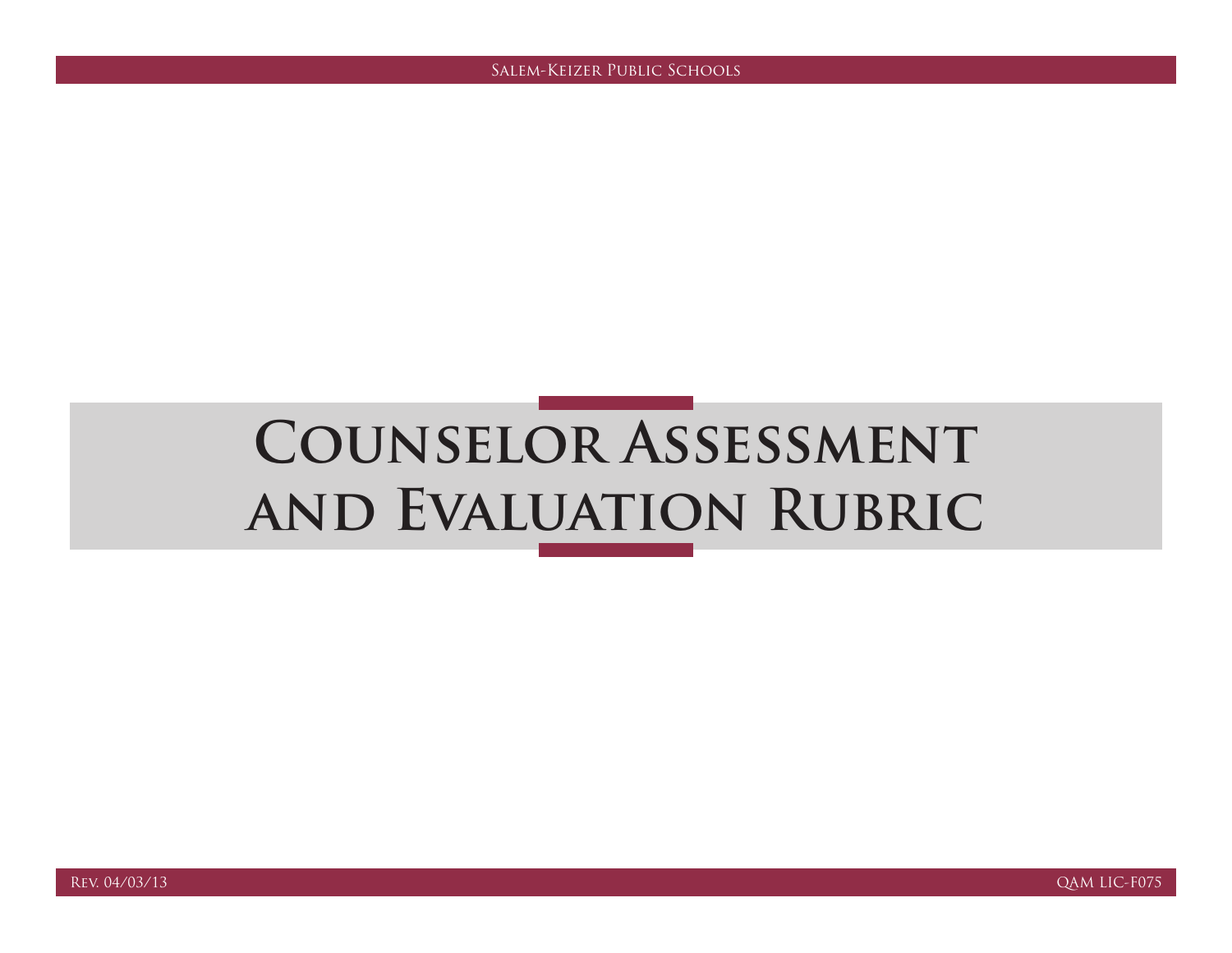#### **Standard 1: Foundation**

The Professional School Counselor (PSC) plans and designs a standards-based, data-driven comprehensive school counseling program by creating foundational components that are aligned with the school and district strategic plans, as well as state and national school counseling standards.

#### **Standard 1: Overall**

| LANNI |  |  |
|-------|--|--|
|       |  |  |
|       |  |  |

|                                                                                                                                                                         | Does Not<br>Meet Standard (DNM)                                                                                                                                                                                                                         | <b>Developing Proficiency</b><br><b>Toward Standard (DP)</b>                                                                                                                                                       | <b>Proficient Relative</b><br>to Standard (PR)                                                                                                                                       | <b>Exceeds Standard</b><br>(E)                                                                                                                                                                                                                                                                   |
|-------------------------------------------------------------------------------------------------------------------------------------------------------------------------|---------------------------------------------------------------------------------------------------------------------------------------------------------------------------------------------------------------------------------------------------------|--------------------------------------------------------------------------------------------------------------------------------------------------------------------------------------------------------------------|--------------------------------------------------------------------------------------------------------------------------------------------------------------------------------------|--------------------------------------------------------------------------------------------------------------------------------------------------------------------------------------------------------------------------------------------------------------------------------------------------|
| 1.1 The PSC incorporates<br>the school counseling<br>program mission, beliefs<br>and philosophy to align<br>with school goals.                                          | Demonstrates little knowledge<br>of the school counseling<br>program mission, beliefs and<br>philosophy, and does not<br>articulate the relationship<br>between these foundational<br>components and the design<br>of the school counseling<br>program. | Can locate and articulate<br>the mission, beliefs and<br>philosophy of the school<br>counseling program.<br>However, shows no evidence<br>of recent review and limited<br>connections to current student<br>needs. | Creates\refines and displays<br>the mission, beliefs and<br>philosophy. Articulates with<br>stakeholders. Mission reflects<br>student needs and alignment<br>with school-wide goals. | Annually reviews\revises and<br>embeds the mission, beliefs,<br>and philosophy in the delivery<br>system design. Incorporates<br>ongoing stakeholder<br>communication. Mission<br>reflects student needs and<br>alignment with school-wide<br>goals, and includes desired<br>long range results. |
| 1.2 The PSC utilizes the<br>ASCA national standards,<br>as well as the Oregon<br>Framework (OCGCF)<br>to develop the content<br>of the school counseling<br>curriculum. | Does not demonstrate use<br>of the ASCA or OCGCF<br>standards to develop lesson<br>plans and other components<br>of the school counseling<br>program.                                                                                                   | Recognizes and sometimes<br>incorporates the ASCA<br>and OCGCF standards and<br>competencies in lesson plans<br>and activities.                                                                                    | Implements a school<br>counseling program to<br>comprehensively address<br>both ASCA and OCGCF<br>student and school counselor<br>standards.                                         | Annually evaluates, revises<br>and implements the school<br>counseling program aligned<br>with both ASCA and OCGCF<br>student and school counselor<br>standards.                                                                                                                                 |

|           | <b>GUIDING QUESTIONS</b>                                                            | EVIDENCE EXAMPLES |                                        |  |
|-----------|-------------------------------------------------------------------------------------|-------------------|----------------------------------------|--|
| $\bullet$ | Is there a demonstrated understanding of ASCA/OCGCF standards?                      |                   | Lesson Plans (reflecting four domains) |  |
|           | Is there a demonstrated understanding of district mission, beliefs, and philosophy? |                   | Annual Advocacy Plan/Measure           |  |
|           | Are the mission, beliefs and philosophy published or displayed for stakeholder      |                   | Counselor Website                      |  |
|           | view?                                                                               |                   | <b>Advisory Council</b>                |  |
|           | How does the PSC incorporate the four domains in the delivery of the school         |                   |                                        |  |
|           | counseling program?                                                                 |                   |                                        |  |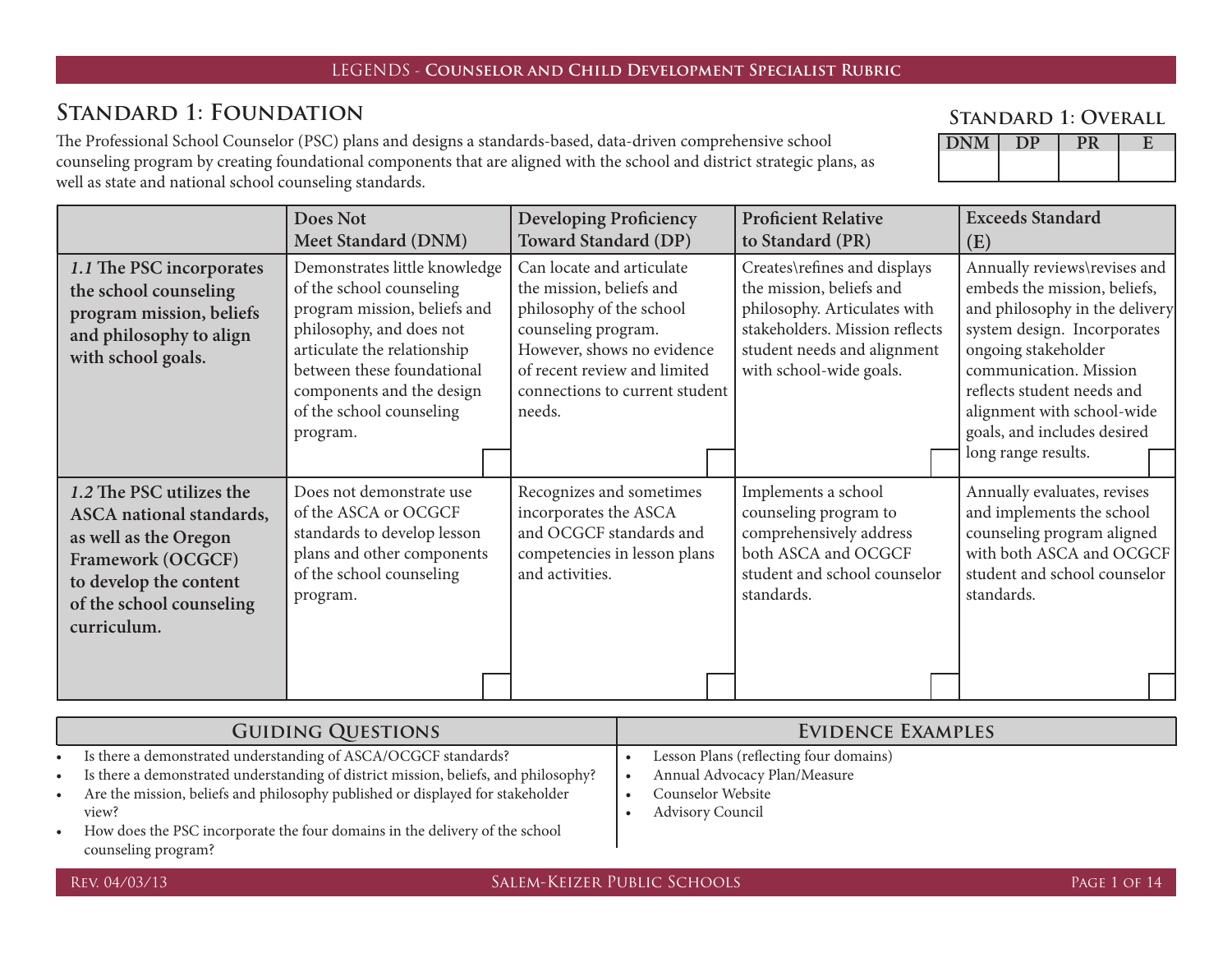#### STANDARD 1: FOUNDATION (CONTINUED)

The Professional School Counselor (PSC) plans and designs a standards-based, data-driven comprehensive school counseling program by creating foundational components that are aligned with the school and district strategic plans, as well as state and national school counseling standards.

#### **Standard 1: Overall**

| $L_{\text{IV}}$ |  | ٠ |
|-----------------|--|---|
|                 |  |   |
|                 |  |   |

|                                                                                                                           | Does Not<br>Meet Standard (DNM)                                                  | <b>Developing Proficiency</b><br><b>Toward Standard (DP)</b>                                                                                    | <b>Proficient Relative</b><br>to Standard (PR)                                                                                                                               | <b>Exceeds Standard</b><br>(E)                                                                                                                                                                                           |
|---------------------------------------------------------------------------------------------------------------------------|----------------------------------------------------------------------------------|-------------------------------------------------------------------------------------------------------------------------------------------------|------------------------------------------------------------------------------------------------------------------------------------------------------------------------------|--------------------------------------------------------------------------------------------------------------------------------------------------------------------------------------------------------------------------|
| 1.3 The PSC plans a school<br>counseling program in the<br>four domains to promote<br>and enhance student<br>achievement. | Does not plan a School<br>Counseling Program which<br>includes the four domains. | Utilizes limited collaboration<br>in planning a comprehensive<br>program. One or more<br>domains may not be addressed<br>in the program design. | Designs a collaborative<br>school-wide, cross curricular<br>delivery system reflecting all<br>four domains that engages<br>school staff, administration<br>and stakeholders. | Collaborates with counselors<br>across programmatic levels<br>within the school's feeder<br>system. Engages stakeholders<br>to design a school-wide, cross<br>curricular delivery system<br>reflecting all four domains. |
|                                                                                                                           |                                                                                  |                                                                                                                                                 |                                                                                                                                                                              |                                                                                                                                                                                                                          |

| <b>GUIDING QUESTIONS</b>                                                                                                                                                                                                                                                                                                                                                  | EVIDENCE EXAMPLES                                                                                                      |
|---------------------------------------------------------------------------------------------------------------------------------------------------------------------------------------------------------------------------------------------------------------------------------------------------------------------------------------------------------------------------|------------------------------------------------------------------------------------------------------------------------|
| • Is there a demonstrated understanding of ASCA/OCGCF standards?<br>• Is there a demonstrated understanding of district mission, beliefs, and philosophy?<br>Are the mission, beliefs and philosophy published or displayed for stakeholder<br>$\bullet$<br>view?<br>• How does the PSC incorporate the four domains in the delivery of the school<br>counseling program? | Lesson Plans (reflecting four domains)<br>Annual Advocacy Plan/Measure<br>Counselor Website<br><b>Advisory Council</b> |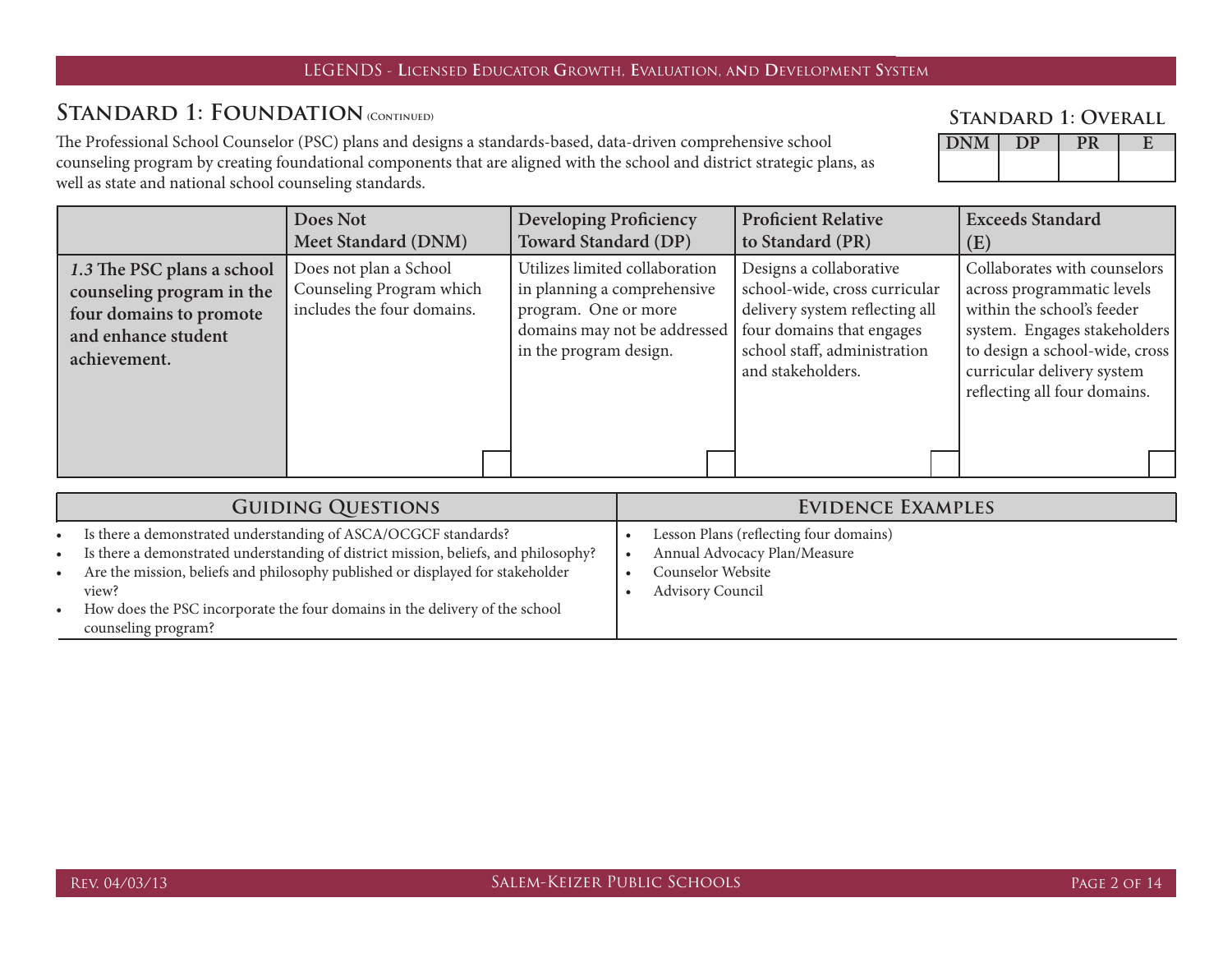# **Standard 2: Delivery System**

The Professional School Counselor delivers a data-driven, prevention-based, developmental, and comprehensive school counseling program.

|               | <b>STANDARD 2: OVERALL</b> |  |
|---------------|----------------------------|--|
| DNM   DP   PR |                            |  |

|                                                                                                                                                                                        | Does Not<br>Meet Standard (DNM)                                                                                                                                                 | <b>Developing Proficiency</b><br><b>Toward Standard (DP)</b>                                                                                                                                | <b>Proficient Relative</b><br>to Standard (PR)                                                                                                                                                                                                                           | <b>Exceeds Standard</b><br>(E)                                                                                                                                                                                                                                                                         |
|----------------------------------------------------------------------------------------------------------------------------------------------------------------------------------------|---------------------------------------------------------------------------------------------------------------------------------------------------------------------------------|---------------------------------------------------------------------------------------------------------------------------------------------------------------------------------------------|--------------------------------------------------------------------------------------------------------------------------------------------------------------------------------------------------------------------------------------------------------------------------|--------------------------------------------------------------------------------------------------------------------------------------------------------------------------------------------------------------------------------------------------------------------------------------------------------|
| 2.1 The PSC facilitates<br>delivery of a prevention-<br>based, data-driven<br>guidance curriculum<br>aimed at the four domains.                                                        | Presents minimal evidence<br>that a standards-based<br>curriculum is delivered<br>on a consistent basis to<br>ensure student mastery of<br>competencies.                        | Provides guidance units, but<br>there is some evidence that<br>it is prevention based, data-<br>driven aligned with standards<br>or aimed at addressing student<br>mastery of competencies. | Organizes comprehensive,<br>proactive, developmentally<br>appropriate guidance units.<br>Manages an environment and<br>provides opportunities that<br>encourage learning. Uses<br>effective strategies that ensure<br>student engagement for<br>mastery of competencies. | Highly skilled in organizing<br>comprehensive, proactive,<br>developmentally appropriate<br>guidance units. Manages the<br>environment and provides<br>opportunities that foster<br>learning. Integrates a wide<br>array of strategies to ensure<br>student engagement for<br>mastery of competencies. |
| 2.2 The PSC coordinates<br>consistent programming<br>designed to help students<br>on an individual or small<br>group basis to establish<br>personal goals and develop<br>future plans. | Does not counsel individual<br>students and small groups<br>of students with identified<br>needs and concerns. Makes<br>minimal effort to assist<br>students with goal setting. | Counsels individual students<br>and small groups occasionally,<br>using a limited number of<br>strategies. Ineffective or<br>unclear referral process.                                      | Counsels individual students<br>and small groups of students<br>based on identified needs,<br>using appropriate theories and<br>strategies. Informs students,<br>parents and staff about the<br>student referral process.                                                | Uses appropriate theories<br>and strategies when working<br>with students and assists<br>in the establishment of<br>concrete plans, aimed at<br>problem resolution. Utilizes<br>an extensive repertoire of<br>strategies to initiate and refine<br>referral processes.                                 |

| <b>GUIDING QUESTIONS</b> |                                                                | <b>EVIDENCE EXAMPLES</b> (Additional examples on next page) |                                                                                                       |
|--------------------------|----------------------------------------------------------------|-------------------------------------------------------------|-------------------------------------------------------------------------------------------------------|
|                          | Does the PSC offer support groups for various needs?           |                                                             | Copies of emails                                                                                      |
|                          | Does the PSC offer office hours for individual counseling?     |                                                             | Posted schedule of groups                                                                             |
|                          | Does the PSC respond to referrals in a timely manner?          |                                                             | Documentation of AVID support/activities                                                              |
|                          | Does the PSC data support and demonstrate responsive services? |                                                             | Needs Assessment survey results                                                                       |
|                          |                                                                |                                                             | Credit deficiency list                                                                                |
|                          |                                                                |                                                             | $D_{i}$ at the text in CTAT CIDC. $D_{i}$ and $C_{i}$ and $D_{i}$ are $D_{i}$ and $D_{i}$ are $D_{i}$ |

|  | Participates in STAT, SIRC, Fire Starter, Suicide Prevention protocols |  |  |  |  |  |  |
|--|------------------------------------------------------------------------|--|--|--|--|--|--|
|--|------------------------------------------------------------------------|--|--|--|--|--|--|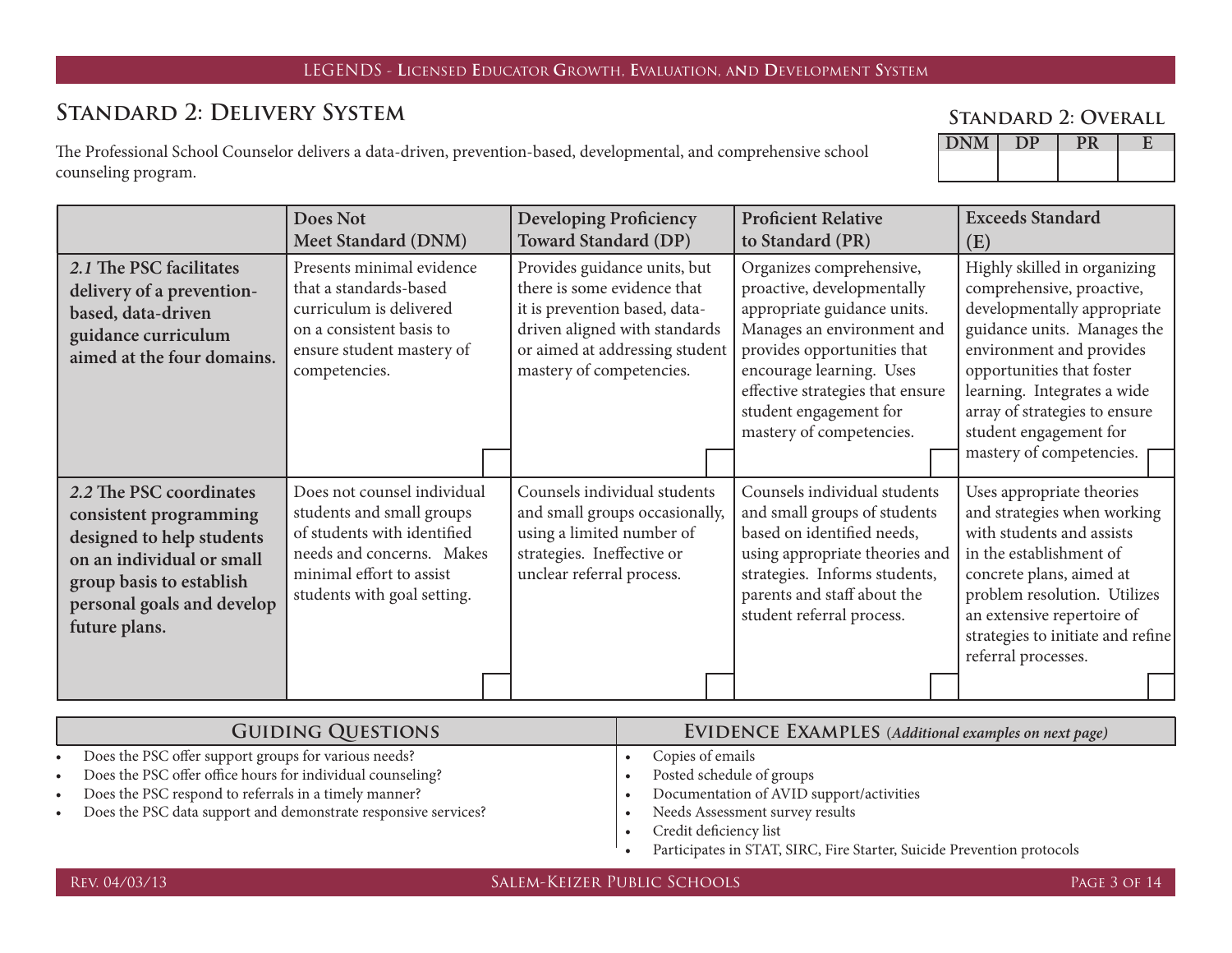## STANDARD 2: DELIVERY SYSTEM (CONTINUED)

The Professional School Counselor delivers a data-driven, prevention-based, developmental, and comprehensive school counseling program.

|                                                                                                                                                                                                                                                              | Does Not<br><b>Meet Standard (DNM)</b>                                                                  | <b>Developing Proficiency</b><br><b>Toward Standard (DP)</b>                                                                                    | <b>Proficient Relative</b><br>to Standard (PR)                                                                                       | <b>Exceeds Standard</b><br>(E)                                                                                                                                                                  |
|--------------------------------------------------------------------------------------------------------------------------------------------------------------------------------------------------------------------------------------------------------------|---------------------------------------------------------------------------------------------------------|-------------------------------------------------------------------------------------------------------------------------------------------------|--------------------------------------------------------------------------------------------------------------------------------------|-------------------------------------------------------------------------------------------------------------------------------------------------------------------------------------------------|
| 2.3 The PSC addresses<br>the immediate needs or<br>concerns of students by<br>providing specific ongoing<br>responsive services such<br>as consultation, individual<br>or small group counseling,<br>crisis counseling, referrals,<br>and peer facilitation. | Does not address the<br>immediate needs or concerns<br>of students.                                     | While not always effective,<br>attempts to establish processes<br>or systems designed to address<br>immediate needs or concerns<br>of students. | Actively implements and<br>revises immediate and<br>ongoing responsive services<br>planning to address student<br>needs or concerns. | Proactively plans and provides<br>leadership in order to<br>systemically initiate responsive<br>services which address<br>student, school-wide and/or<br>district needs or concerns.            |
| 2.4 The PSC maintains and<br>enhances the total school<br>counseling program by<br>providing system support.                                                                                                                                                 | Provides support not related<br>to the school counseling<br>program. Seldom provides<br>system support. | Provides partial evidence of<br>system support.                                                                                                 | Maintains and enhances<br>the total school counseling<br>program through system<br>support.                                          | Initiates and provides<br>leadership for systemic change<br>in professional development,<br>consultation, collaboration,<br>and program management at<br>the building and/or district<br>level. |

|           | <b>GUIDING QUESTIONS</b>                                         | <b>EVIDENCE EXAMPLES</b> (Additional examples on prior page)                         |
|-----------|------------------------------------------------------------------|--------------------------------------------------------------------------------------|
| $\bullet$ | Does the PSC offer support groups for various needs?             | Participation in SST, YST, Department Chair and/or Leadership meetings               |
| $\bullet$ | Does the PSC offer office hours for individual counseling?       | Guidance curriculum, responsive services, system support, individual/group           |
| $\bullet$ | Does the PSC respond to referrals in a timely manner?            | Interagency collaboration (including partnering to provide guidance, such as         |
|           | • Does the PSC data support and demonstrate responsive services? | Willamette Valley Hospice)                                                           |
|           |                                                                  | Intra-department collaboration on delivering guidance curriculum (e.g., forecasting, |
|           |                                                                  | partnering with health teachers, college and career nights)                          |

**Standard 2: Overall**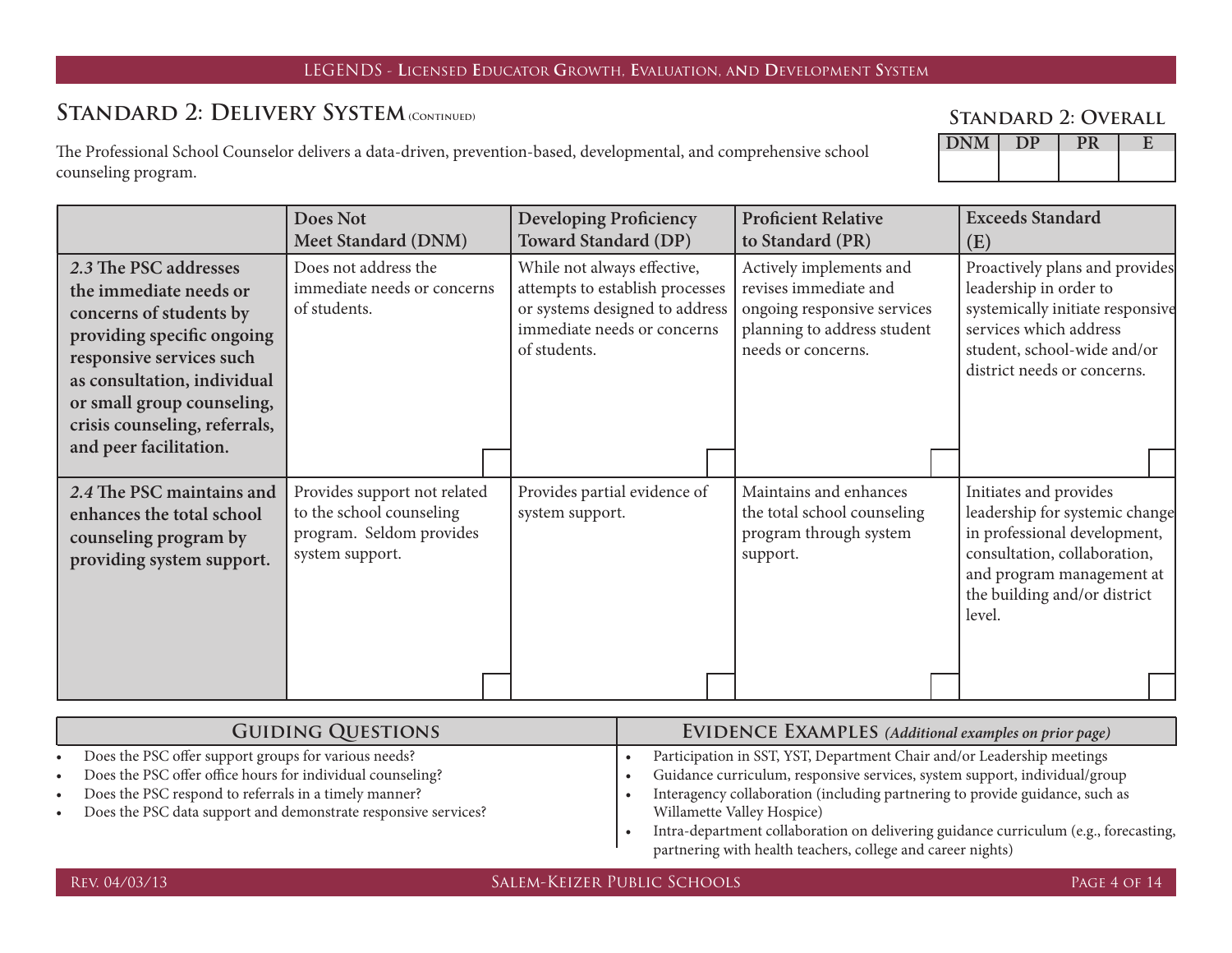# **Standard 3: Management**

**Standard 3: Overall**

The Professional School Counselor manages a developmental, comprehensive school, data-driven counseling program.

| $\sim$ |  |  |
|--------|--|--|
|        |  |  |
|        |  |  |
|        |  |  |
|        |  |  |

|                                                                                                                                                                         | <b>Does Not</b><br><b>Meet Standard (DNM)</b>                                                                                                                                   | <b>Developing Proficiency</b><br><b>Toward Standard (DP)</b>                                                                                                      | <b>Proficient Relative</b><br>to Standard (PR)                                                                                                                                                                               | <b>Exceeds Standard</b><br>(E)                                                                                                                                                                                                                                              |
|-------------------------------------------------------------------------------------------------------------------------------------------------------------------------|---------------------------------------------------------------------------------------------------------------------------------------------------------------------------------|-------------------------------------------------------------------------------------------------------------------------------------------------------------------|------------------------------------------------------------------------------------------------------------------------------------------------------------------------------------------------------------------------------|-----------------------------------------------------------------------------------------------------------------------------------------------------------------------------------------------------------------------------------------------------------------------------|
| 3.1 The PSC works with<br>school administration to<br>develop a Management<br>Agreement defining the<br>school counselor's role<br>in the school counseling<br>program. | Does not communicate<br>or collaborate with school<br>administration about school<br>counselor's role in the<br>school. No verbal or written<br>Management Agreement<br>exists. | Communicates with school<br>administration to establish<br>an agreement about the<br>counselor role in the school.                                                | Collaborates with<br>administration to create<br>a detailed annual written<br>Management Agreement to<br>align with the ASCA Model.<br>Counselor activities and<br>practices are aligned with the<br>terms of the agreement. | Documents ongoing<br>communication with<br>administration to review<br>and revise Management<br>Agreement to continually<br>improve practices. Counselor<br>activities and practices are<br>guided by the terms of the<br>agreement.                                        |
|                                                                                                                                                                         |                                                                                                                                                                                 |                                                                                                                                                                   |                                                                                                                                                                                                                              |                                                                                                                                                                                                                                                                             |
| 3.2 The PSC establishes<br>and regularly convenes a<br>school advisory council for<br>the comprehensive school<br>counseling program.                                   | Provides no documentation of<br>stakeholder input on planning<br>and designing the school<br>counseling program.                                                                | Documents some stakeholder<br>input in planning and<br>designing the school<br>counseling program, but has<br>not established or convened<br>an advisory council. | Establishes and convenes an<br>advisory council to advise<br>and assist with planning<br>and designing the school<br>counseling program and<br>meets at least two times per<br>year.                                         | Meets at least twice annually<br>with the established advisory<br>council and integrates actions<br>and recommendations of<br>the advisory council into<br>planning, designing and<br>implementing the school<br>counseling program. Bylaws,<br>agendas, and minutes exist. |
|                                                                                                                                                                         |                                                                                                                                                                                 |                                                                                                                                                                   |                                                                                                                                                                                                                              |                                                                                                                                                                                                                                                                             |

| <b>GUIDING QUESTIONS</b>                                                          | EVIDENCE EXAMPLES                                                           |
|-----------------------------------------------------------------------------------|-----------------------------------------------------------------------------|
| Is there a management agreement, developed with building administration, in place | Documentation of active participation between counselors and administration |
| that promotes a climate of respect and learning?                                  | Presence of active management agreement                                     |
| In what ways does the PSC participate in the design/implementation of the SGC/    | Daily, weekly and long term plans are maintained.                           |
| CTG action plans?                                                                 | Time task analysis                                                          |
|                                                                                   | Advisory Council and Counseling Meeting agendas/minutes                     |
|                                                                                   |                                                                             |

• Action plans with results (MEASURE)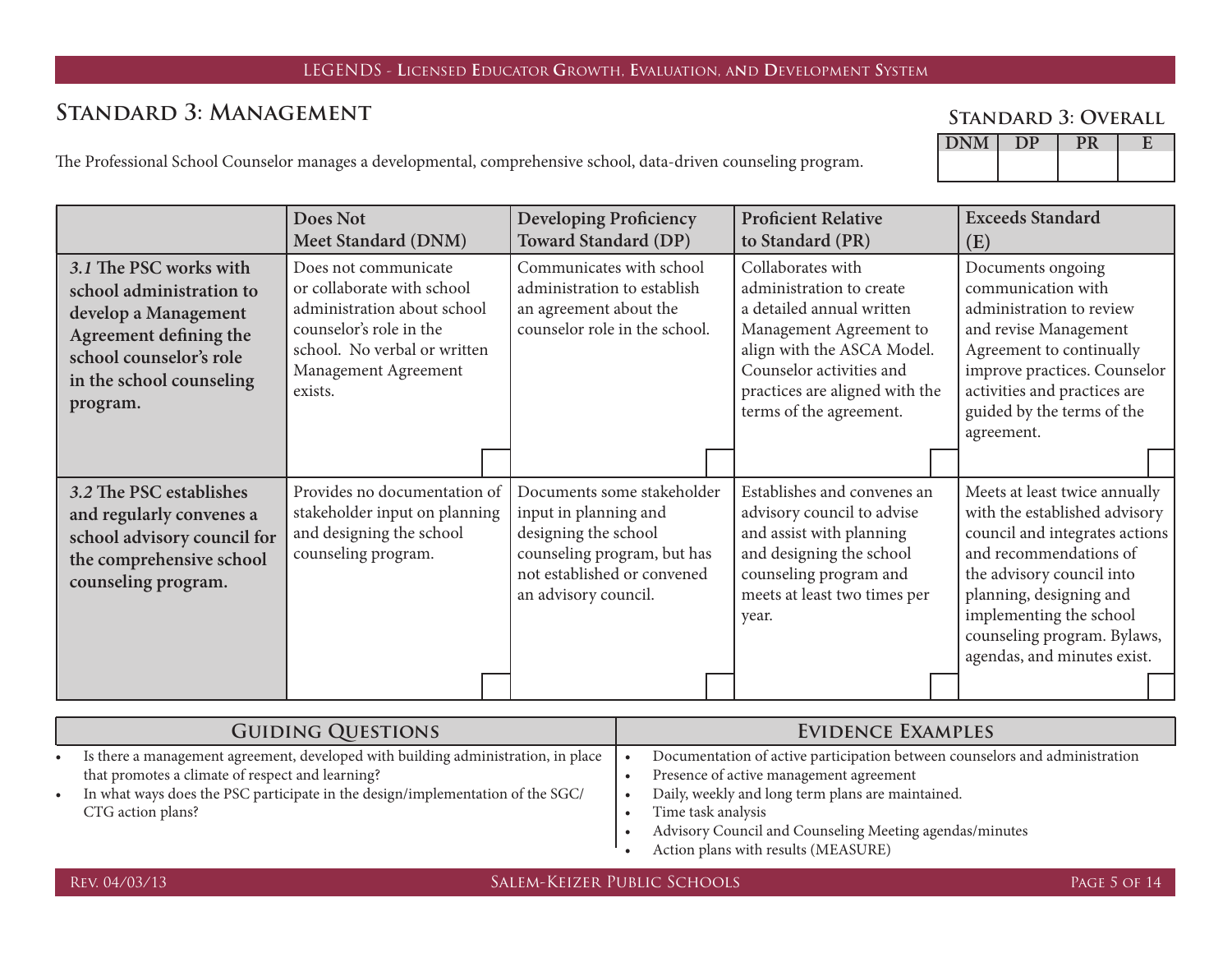## STANDARD 3: MANAGEMENT (CONTINUED)

#### **Standard 3: Overall**

The Professional School Counselor manages a developmental, comprehensive school, data-driven counseling program.

|                                                                                                                                                                                                              | Does Not<br><b>Meet Standard (DNM)</b>                                                                                                  | <b>Developing Proficiency</b><br><b>Toward Standard (DP)</b>                                                                                       | <b>Proficient Relative</b><br>to Standard (PR)                                                                                                                                                                                                                        | <b>Exceeds Standard</b><br>(E)                                                                                                                                                                                                     |
|--------------------------------------------------------------------------------------------------------------------------------------------------------------------------------------------------------------|-----------------------------------------------------------------------------------------------------------------------------------------|----------------------------------------------------------------------------------------------------------------------------------------------------|-----------------------------------------------------------------------------------------------------------------------------------------------------------------------------------------------------------------------------------------------------------------------|------------------------------------------------------------------------------------------------------------------------------------------------------------------------------------------------------------------------------------|
| 3.3 The PSC participates<br>in the design and<br>implementation of school<br>guidance curriculum and<br>closing the gap action<br>plans aligning with<br>both school and school<br>counseling program goals. | Minimal evidence of<br>participation in the design and<br>implementation of guidance<br>curriculum and closing the<br>gap action plans. | While not always effective,<br>attempts to implement<br>guidance curriculum and<br>closing the gap action plans.                                   | Creates and/or implements<br>guidance curriculum and<br>closing the gap action plans.<br>Clear alignment with school<br>and program goals.                                                                                                                            | Continually refines and<br>implements guidance<br>curriculum and closing the<br>gap action plans. Shares<br>results with stakeholders and<br>seeks input for improvement.                                                          |
|                                                                                                                                                                                                              |                                                                                                                                         |                                                                                                                                                    |                                                                                                                                                                                                                                                                       |                                                                                                                                                                                                                                    |
| 3.4 The PSC organizes<br>and manages time to<br>implement an effective<br>school counseling program<br>for all students.                                                                                     | Makes minimal effort to<br>organize time in support of<br>effective school counseling<br>objectives.                                    | Understands the value of<br>organizing and allocating<br>time, but does not provide an<br>effective school counseling<br>program for all students. | Effectively organizes and<br>allocates time to ensure<br>effective implementation of a<br>comprehensive, prevention-<br>based school counseling<br>program for all students.<br>Pursues opportunities<br>to connect with students<br>individually on a regular basis. | Maximizes time management<br>through an organized,<br>collaborative process of<br>partnering with others to<br>ensure the delivery of a<br>comprehensive, prevention-<br>based SC program designed to<br>maximize student success. |
|                                                                                                                                                                                                              |                                                                                                                                         |                                                                                                                                                    |                                                                                                                                                                                                                                                                       |                                                                                                                                                                                                                                    |

| <b>GUIDING QUESTIONS</b> |                                                                                   | EVIDENCE EXAMPLES                                                           |
|--------------------------|-----------------------------------------------------------------------------------|-----------------------------------------------------------------------------|
|                          | Is there a management agreement, developed with building administration, in place | Documentation of active participation between counselors and administration |
|                          | that promotes a climate of respect and learning?                                  | Presence of active management agreement                                     |
|                          | In what ways does the PSC participate in the design/implementation of the SGC/    | Daily, weekly and long term plans are maintained.                           |
|                          | CTG action plans?                                                                 | Time task analysis                                                          |
|                          |                                                                                   | Advisory Council and Counseling Meeting agendas/minutes                     |
|                          |                                                                                   | Action plans with results (MEASURE)                                         |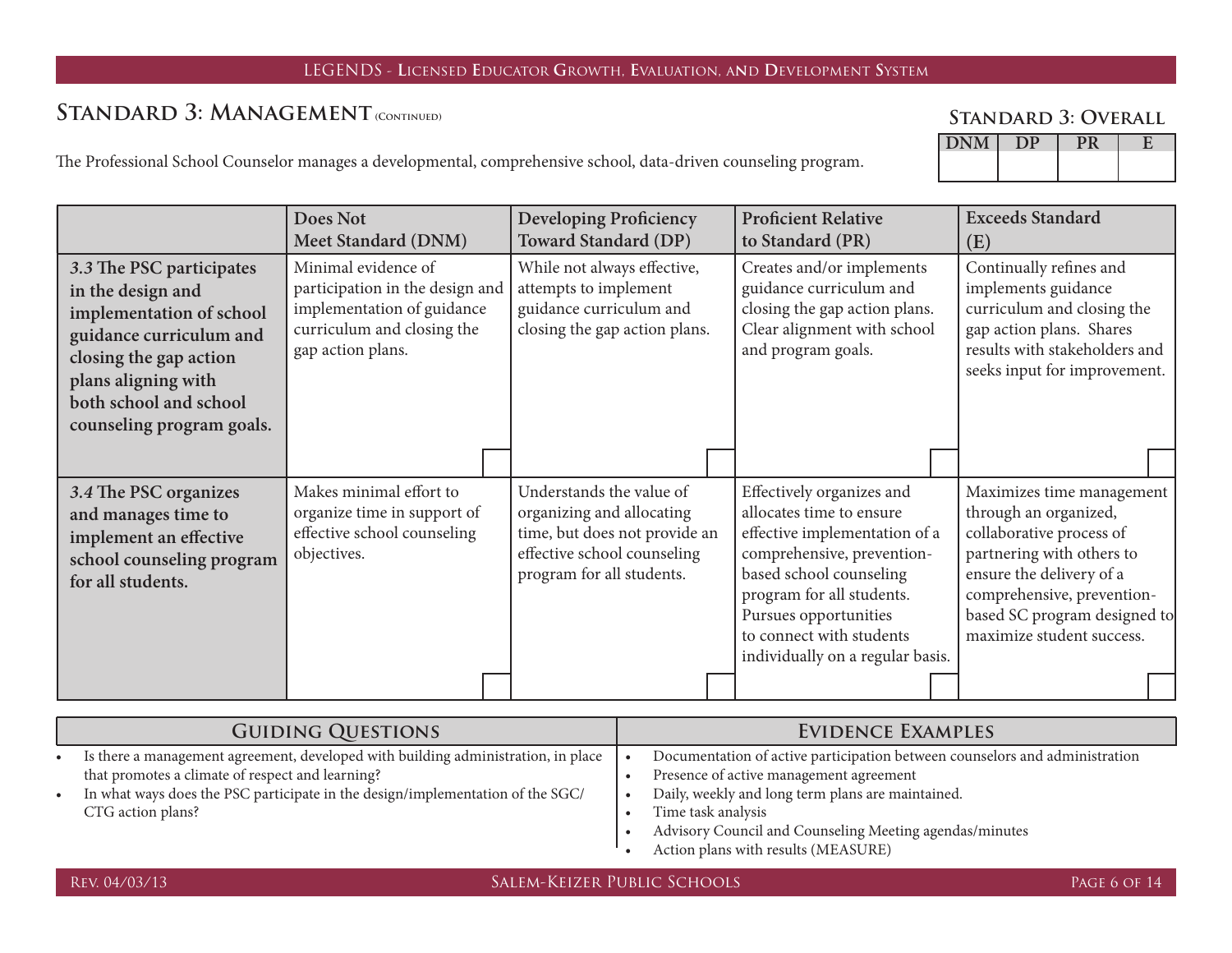# **Standard 4: Accountability**

The Professional School Counselor monitors and evaluates the processes and results of the comprehensive school counseling program.

| M<br>UN. |  |  |
|----------|--|--|
|          |  |  |

|                                                                                                                                                                                                      | <b>Does Not</b><br><b>Meet Standard (DNM)</b>                         | <b>Developing Proficiency</b><br>Toward Standard (DP)                                                                           | <b>Proficient Relative</b><br>to Standard (PR)                                                                                                                                              | <b>Exceeds Standard</b><br>(E)                                                                                                                                                                                               |
|------------------------------------------------------------------------------------------------------------------------------------------------------------------------------------------------------|-----------------------------------------------------------------------|---------------------------------------------------------------------------------------------------------------------------------|---------------------------------------------------------------------------------------------------------------------------------------------------------------------------------------------|------------------------------------------------------------------------------------------------------------------------------------------------------------------------------------------------------------------------------|
| 4.1 The PSC helps<br>design and implement a<br>collaborative monitoring<br>system to assess whether<br>students are on grade<br>level, in order to improve<br>student academic success<br>in school. | Rarely provides evidence of<br>monitoring systems in place.           | Attempts to use and/or<br>partial development of<br>monitoring systems that may<br>be appropriate to the school or<br>students. | Develops and/or implements<br>effective monitoring systems<br>and consistently utilizes<br>them to monitor and support<br>student and school success.                                       | Integrates a comprehensive<br>monitoring system using<br>individual student data and<br>other early warning signs<br>to identify at-risk students.<br>Processes and procedures<br>are in place to support these<br>students. |
|                                                                                                                                                                                                      |                                                                       |                                                                                                                                 |                                                                                                                                                                                             |                                                                                                                                                                                                                              |
| 4.2 The PSC collects and<br>analyzes data for school<br>counseling activities and<br>interventions.                                                                                                  | Provides minimal evidence<br>of data collection for SC<br>activities. | Sometimes analyzes data for<br>SC activities. Attempts to<br>develop some interventions,<br>based on data analysis.             | Collects, analyzes and uses<br>process, perception and<br>results data to determine<br>the effectiveness of SC<br>activities and interventions.<br>Modifies program to improve<br>outcomes. | Collects process, perception<br>and results data to determine<br>the effectiveness of SC<br>activities and interventions.<br>Uses data sharing strategies<br>with stakeholders to promote<br>systemic improvement.           |
|                                                                                                                                                                                                      |                                                                       |                                                                                                                                 |                                                                                                                                                                                             |                                                                                                                                                                                                                              |

| <b>GUIDING QUESTIONS</b>                                                           | <b>EVIDENCE EXAMPLES</b> (Additional examples on next page)                  |
|------------------------------------------------------------------------------------|------------------------------------------------------------------------------|
| Does the PSC conduct a program audit?                                              | SST notes                                                                    |
| Does the Closing the Gap Plan show results? Are they used to shape the program?    | Annual MEASURE (Closing the Gap Results Report)                              |
| Is there evidence that information is shared with stakeholders to improve the      | Program audit,                                                               |
| guidance curriculum?                                                               | Collects, evaluates, and shares data with stakeholders on a continuing basis |
| How is the counselor assisting in the design and implementation of a collaborative | Documentation of how collaborative monitoring system is supporting students  |
| monitoring system?                                                                 |                                                                              |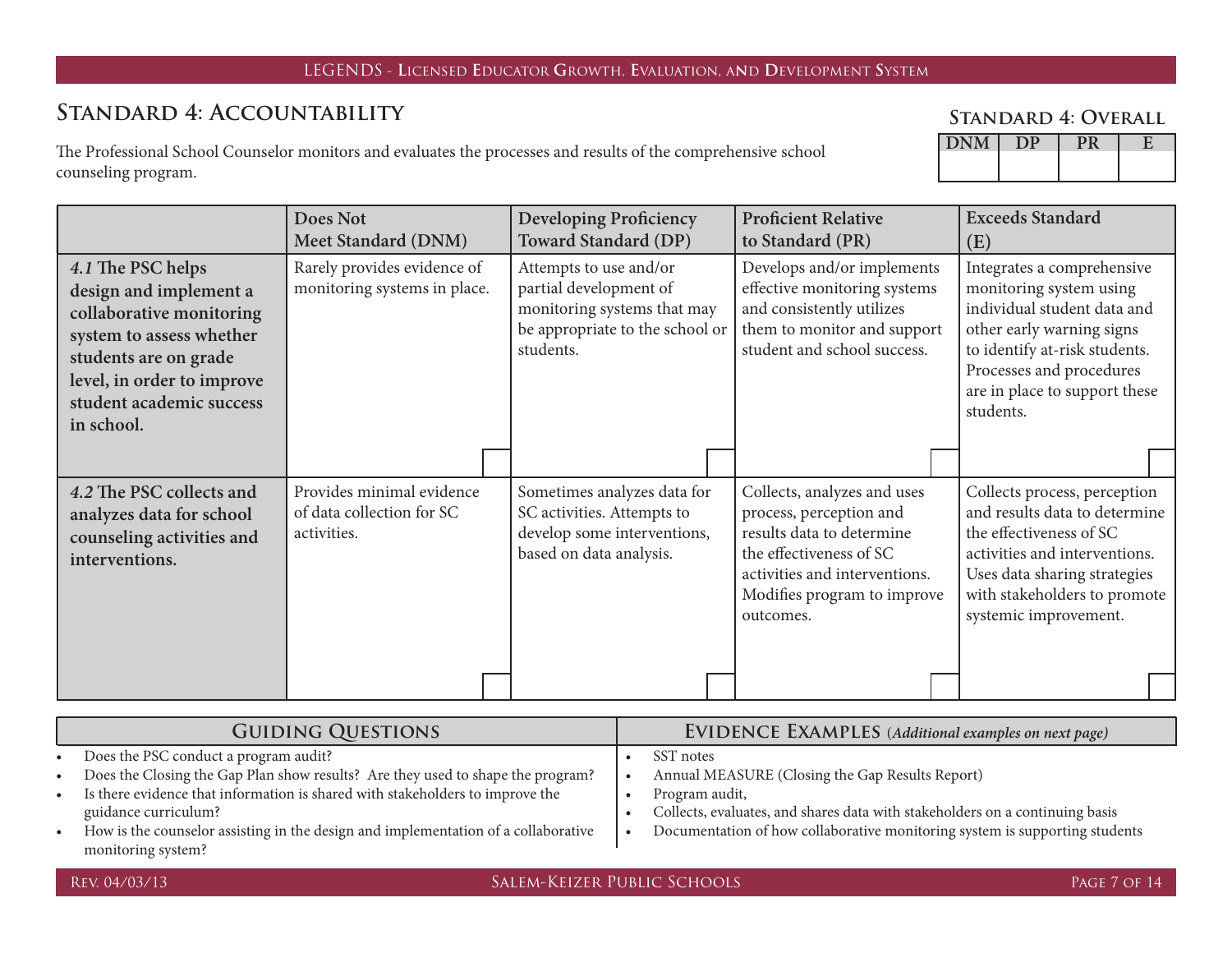## STANDARD 4: ACCOUNTABILITY (CONTINUED)

The Professional School Counselor monitors and evaluates the processes and results of the comprehensive school counseling program.

| <b>STANDARD 4: OVERALL</b> |  |
|----------------------------|--|
|----------------------------|--|

| . |  |  |
|---|--|--|
|   |  |  |

|                                                                                                                                          | Does Not<br>Meet Standard (DNM)                                                                                                                                           | <b>Developing Proficiency</b><br><b>Toward Standard (DP)</b>                                                                                        | <b>Proficient Relative</b><br>to Standard (PR)                                                                                                                                                 | <b>Exceeds Standard</b><br>(E)                                                                                                                                                                                                |
|------------------------------------------------------------------------------------------------------------------------------------------|---------------------------------------------------------------------------------------------------------------------------------------------------------------------------|-----------------------------------------------------------------------------------------------------------------------------------------------------|------------------------------------------------------------------------------------------------------------------------------------------------------------------------------------------------|-------------------------------------------------------------------------------------------------------------------------------------------------------------------------------------------------------------------------------|
| 4.3 The PSC submits<br>written results reports for<br>his/her school counseling<br>activities and interventions<br>to supervisor.        | Provides no evidence that<br>written results reports will<br>be completed and submitted<br>on time. Written results<br>reports are not completed or<br>submitted on time. | Provides vague written results<br>reports related to the school<br>counseling program and<br>student outcomes.                                      | Provides timely written<br>results reports with process,<br>perception and results data for<br>school guidance curriculum<br>and closing the gap activities.                                   | Provides timely written results<br>reports that are clearly aligned<br>with school goals. High<br>quality process, perception<br>and results data are included<br>and shared with stakeholders<br>for continuous improvement. |
| 4.4 The PSC uses process,<br>perception, and results<br>reports to improve the<br>guidance curriculum and<br>closing-the-gap activities. | Provides no evidence that<br>data reports are used to guide<br>program improvement and<br>to assist with closing-the-gap<br>activities.                                   | Provides evidence that either<br>guidance curriculum or<br>closing-the-gap data is used<br>for school counseling program<br>design and improvement. | Uses both guidance<br>curriculum and closing-the-<br>gap results reports to evaluate<br>program effectiveness and<br>to determine future school<br>counseling activities and<br>interventions. | Efficiently uses results<br>reports to proactively design<br>curriculum and closing-the-<br>gap activities, in collaboration<br>with advisory council and<br>other stakeholders.                                              |
|                                                                                                                                          |                                                                                                                                                                           |                                                                                                                                                     |                                                                                                                                                                                                |                                                                                                                                                                                                                               |

|           | <b>GUIDING QUESTIONS</b>                                                           | <b>EVIDENCE EXAMPLES</b> (Additional examples on prior page) |
|-----------|------------------------------------------------------------------------------------|--------------------------------------------------------------|
|           | Does the PSC conduct a program audit?                                              | Counselor Tracker (including Reports section)                |
| $\bullet$ | Does the Closing the Gap Plan show results? Are they used to shape the program?    | Documentation of teacher and parent/student communication    |
|           | Is there evidence that information is shared with stakeholders to improve the      | Travel cards                                                 |
|           | guidance curriculum?                                                               |                                                              |
|           | How is the counselor assisting in the design and implementation of a collaborative |                                                              |
|           | monitoring system?                                                                 |                                                              |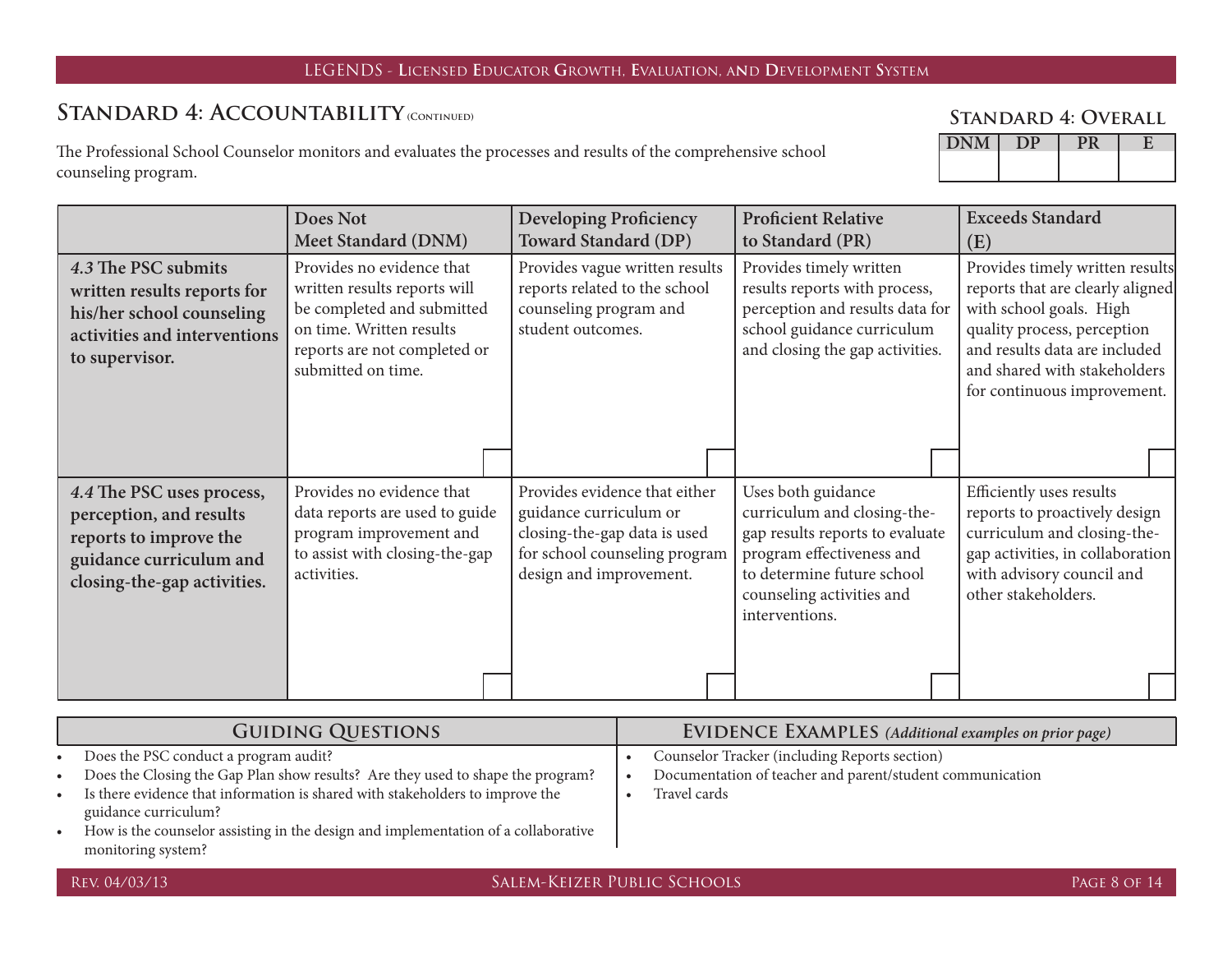## STANDARD 4: ACCOUNTABILITY (CONTINUED)

The Professional School Counselor monitors and evaluates the processes and results of the comprehensive school counseling program.

#### **Standard 4: Overall**

| UN <sub>I</sub> |  |  |
|-----------------|--|--|
|                 |  |  |

|                                                                                                                                                     | Does Not<br>Meet Standard (DNM)               | <b>Developing Proficiency</b><br><b>Toward Standard (DP)</b>                                                                  | <b>Proficient Relative</b><br>to Standard (PR)                                              | <b>Exceeds Standard</b><br>(E)                                                                                                                                                                      |
|-----------------------------------------------------------------------------------------------------------------------------------------------------|-----------------------------------------------|-------------------------------------------------------------------------------------------------------------------------------|---------------------------------------------------------------------------------------------|-----------------------------------------------------------------------------------------------------------------------------------------------------------------------------------------------------|
| 4.5 The PSC conducts the<br><b>ASCA</b> annual program<br>audit of the school<br>counseling program and<br>uses it to guide program<br>improvement. | Does not conduct the annual<br>program audit. | Annually completes the<br>program audit, but provides<br>no evidence of using the<br>results to drive program<br>improvement. | Conducts an annual program<br>audit and uses it as a guide to<br>make program improvements. | Initiates and completes a<br>thorough program audit,<br>involving stakeholders.<br>Integrates audit results in the<br>design and modification of<br>the comprehensive school<br>counseling program. |
|                                                                                                                                                     |                                               |                                                                                                                               |                                                                                             |                                                                                                                                                                                                     |

| <b>GUIDING QUESTIONS</b>                                                                                                                                                                                                                                                                                                                                                | <b>EVIDENCE EXAMPLES</b> (Additional examples on prior pages)                                                                                                                                                                                 |  |  |
|-------------------------------------------------------------------------------------------------------------------------------------------------------------------------------------------------------------------------------------------------------------------------------------------------------------------------------------------------------------------------|-----------------------------------------------------------------------------------------------------------------------------------------------------------------------------------------------------------------------------------------------|--|--|
| Does the PSC conduct a program audit?<br>$\bullet$<br>Does the Closing the Gap Plan show results? Are they used to shape the program?<br>$\bullet$<br>Is there evidence that information is shared with stakeholders to improve the<br>guidance curriculum?<br>How is the counselor assisting in the design and implementation of a collaborative<br>monitoring system? | SST notes<br>Annual MEASURE (Closing the Gap Results Report)<br>Program audit,<br>Collects, evaluates, and shares data with stakeholders on a continuing basis<br>Documentation of how collaborative monitoring system is supporting students |  |  |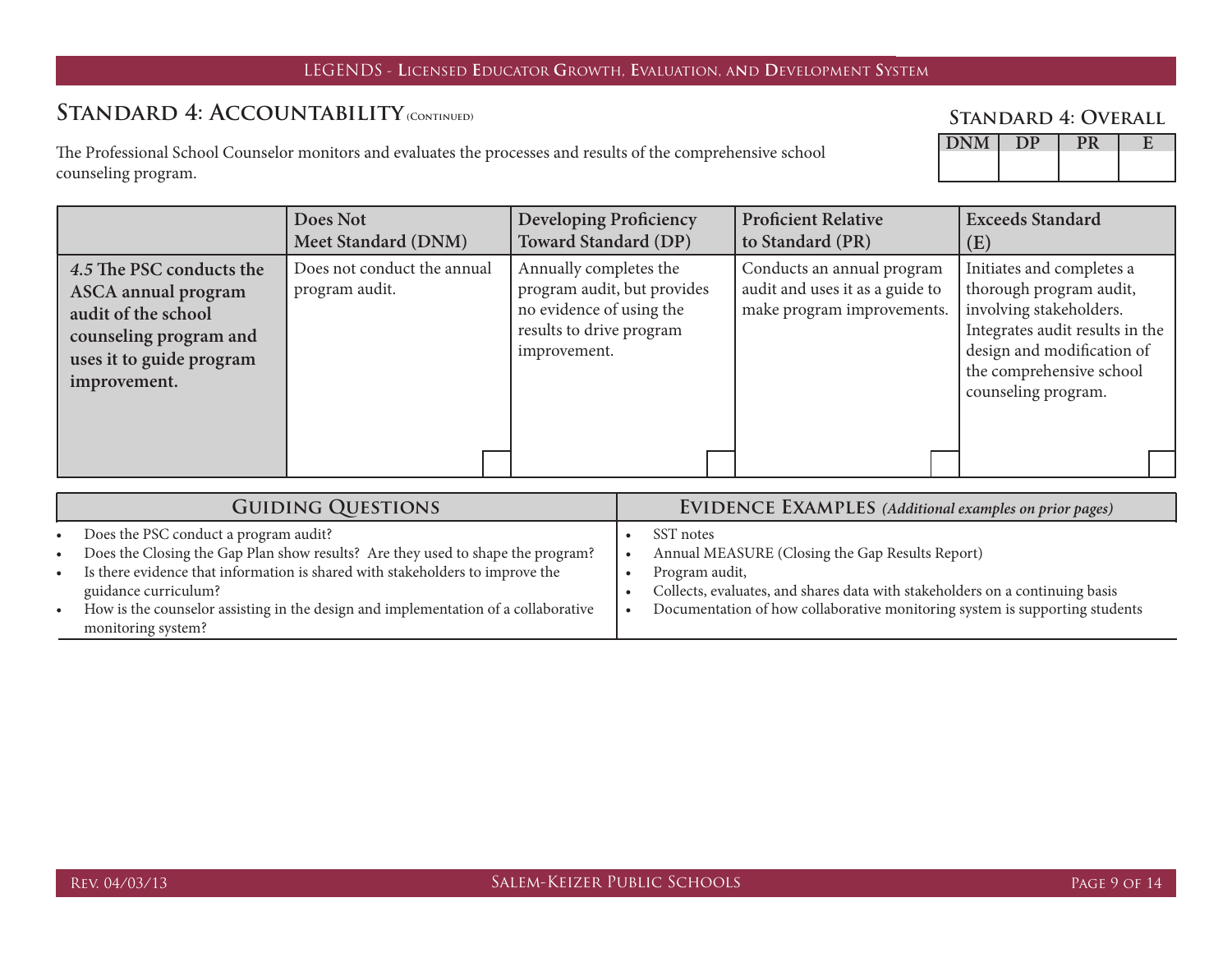# **Standard 5: Leadership and Advocacy**

#### **Standard 5: Overall**

The Professional School Counselor is a student advocate, leader, collaborator and systems change agent.

|                                                                                                                                                                               | Does Not<br><b>Meet Standard (DNM)</b>                                                                                                                                             | <b>Developing Proficiency</b><br><b>Toward Standard (DP)</b>                                                                   | <b>Proficient Relative</b><br>to Standard (PR)                                                                                                                                                                                                                                                                               | <b>Exceeds Standard</b><br>(E)                                                                                                                                                                                                                                                                                                                               |
|-------------------------------------------------------------------------------------------------------------------------------------------------------------------------------|------------------------------------------------------------------------------------------------------------------------------------------------------------------------------------|--------------------------------------------------------------------------------------------------------------------------------|------------------------------------------------------------------------------------------------------------------------------------------------------------------------------------------------------------------------------------------------------------------------------------------------------------------------------|--------------------------------------------------------------------------------------------------------------------------------------------------------------------------------------------------------------------------------------------------------------------------------------------------------------------------------------------------------------|
| 5.1 The PSC leads and<br>advocates for school<br>counseling program<br>within the counseling<br>department, school setting<br>and community.                                  | Does not regularly attend<br>mandated school or District<br>meetings. Does not participate<br>in collaborative activities.                                                         | Sometimes demonstrates a<br>leadership role in school/<br>District meetings and<br>activities, but with minimal<br>engagement. | Takes a leadership role in<br>meetings and activities<br>designed to plan curriculum,<br>coordinate resources and<br>address school district and/or<br>community needs.                                                                                                                                                      | Pursues leadership<br>opportunities for stakeholder<br>collaboration. Shares<br>responsibility for decision<br>making and accountability to<br>facilitate student success.                                                                                                                                                                                   |
| 5.2 The PSC advocates for<br>the success of all students<br>by actively engaging<br>other stakeholders in<br>school teams that provide<br>individualized student<br>supports. | Rarely attends team meetings<br>for students on caseload and/<br>or is not adequately prepared<br>to support the development of<br>effective student academic or<br>support plans. | Demonstrates limited<br>consultation and collaboration<br>with parents, teachers,<br>administrators and other team<br>members. | Prepares in advance by<br>examining and analyzing<br>individual student data and<br>regularly participates in student<br>support teams. Advocates for<br>individualized plans, resources<br>and service to support student<br>success. Engages stakeholders<br>in respectful communication<br>that supports student success. | Partners with school staff, parents<br>and community stakeholders<br>to ensure appropriate student<br>support teams are in place and<br>aligned with best practices. Knows<br>and uses an effective consultation<br>model with corresponding data<br>in working with these partners.<br>This includes the development and<br>implementation of action plans. |

| <b>GUIDING QUESTIONS</b> |                                                                                                                                     | <b>EVIDENCE EXAMPLES</b> (Additional examples on next page) |                                                                                                                     |  |
|--------------------------|-------------------------------------------------------------------------------------------------------------------------------------|-------------------------------------------------------------|---------------------------------------------------------------------------------------------------------------------|--|
| $\bullet$<br>$\bullet$   | How does the PSC show leadership and advocacy in the school?<br>How does the PSC collaborate with stakeholders for systemic change? |                                                             | Documentation of participation in conversations about possible changes to school<br>policy and district procedures. |  |
| $\bullet$                | When given an opportunity, does the PSC provide professional development for<br>staff?                                              |                                                             | Documentation of participation with various school stakeholders<br>Advocacy plan                                    |  |
| $\bullet$                | Does the PSC facilitate or attend SST?<br>Does the PSC facilitate or attend YST?                                                    |                                                             | Closing the Gap Results Reports, staff meeting agendas, SST/YST minutes, emails,<br>attendace logs                  |  |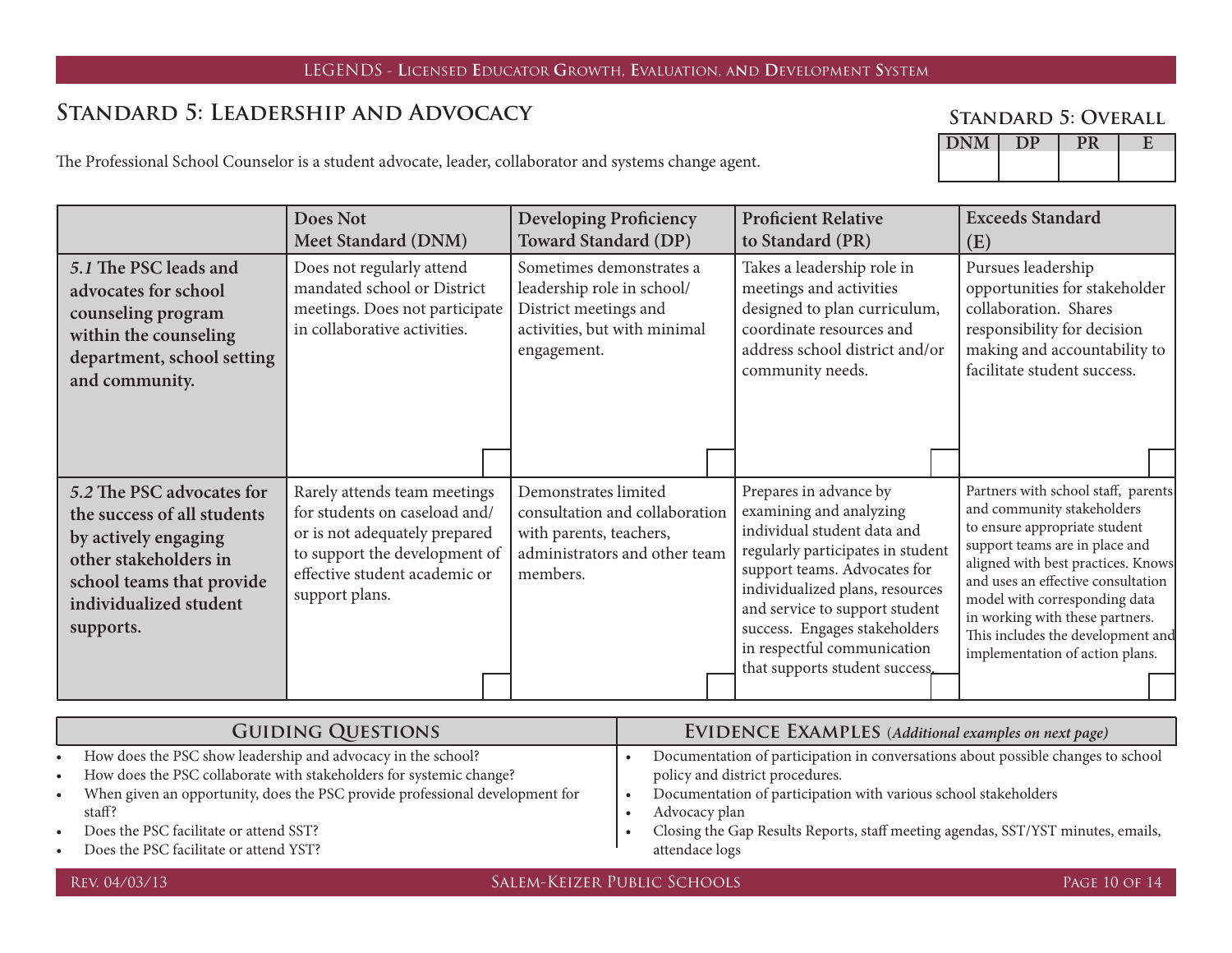### STANDARD 5: LEADERSHIP AND ADVOCACY (CONTINUED)

#### **Standard 5: Overall**

| 211177 |  |  |
|--------|--|--|
|        |  |  |
|        |  |  |

The Professional School Counselor is a student advocate, leader, collaborator and systems change agent.

|                                                                                                                                                                                                | Does Not<br>Meet Standard (DNM)                                                                                                                                                                                                                 | <b>Developing Proficiency</b><br><b>Toward Standard (DP)</b>                                                           | <b>Proficient Relative</b><br>to Standard (PR)                                                                                                                             | <b>Exceeds Standard</b><br>(E)                                                                                                                                                                                                         |
|------------------------------------------------------------------------------------------------------------------------------------------------------------------------------------------------|-------------------------------------------------------------------------------------------------------------------------------------------------------------------------------------------------------------------------------------------------|------------------------------------------------------------------------------------------------------------------------|----------------------------------------------------------------------------------------------------------------------------------------------------------------------------|----------------------------------------------------------------------------------------------------------------------------------------------------------------------------------------------------------------------------------------|
| 5.3 The PSC uses<br>qualitative and/or<br>quantitative data to<br>recommend systemic<br>change in policy and<br>procedures that limit or<br>inhibit equity, access or<br>academic achievement. | Cannot articulate or locate<br>school policy/procedures.<br>Misinterprets policy when<br>approached by others with<br>concerns of fairness. Minimal<br>evidence of advocating for<br>policy or procedural change to<br>improve student success. | Has a basic knowledge<br>of school policies and<br>procedures. Occasionally<br>uses data to inform<br>recommendations. | Demonstrates clear<br>understanding of school<br>policies and procedures.<br>Consistently uses data to<br>design recommendations<br>which promote academic<br>achievement. | Displays extensive<br>knowledge of both school<br>and district policies and<br>procedures. Uses data to drive<br>recommendations that shape<br>policy and procedure for<br>systemic improvement aimed<br>at improving student success. |
|                                                                                                                                                                                                |                                                                                                                                                                                                                                                 |                                                                                                                        |                                                                                                                                                                            |                                                                                                                                                                                                                                        |

|           | <b>GUIDING QUESTIONS</b>                                                     | <b>EVIDENCE EXAMPLES</b> (Additional examples on prior page)               |
|-----------|------------------------------------------------------------------------------|----------------------------------------------------------------------------|
| $\bullet$ | How does the PSC show leadership and advocacy in the school?                 | Academy of Teaching and Learning transcripts                               |
| $\bullet$ | How does the PSC collaborate with stakeholders for systemic change?          | Documentation of initiating activities/programs to further enhance systems |
| $\bullet$ | When given an opportunity, does the PSC provide professional development for |                                                                            |
|           | staff?                                                                       |                                                                            |
| $\bullet$ | Does the PSC facilitate or attend SST?                                       |                                                                            |
|           | Does the PSC facilitate or attend YST?                                       |                                                                            |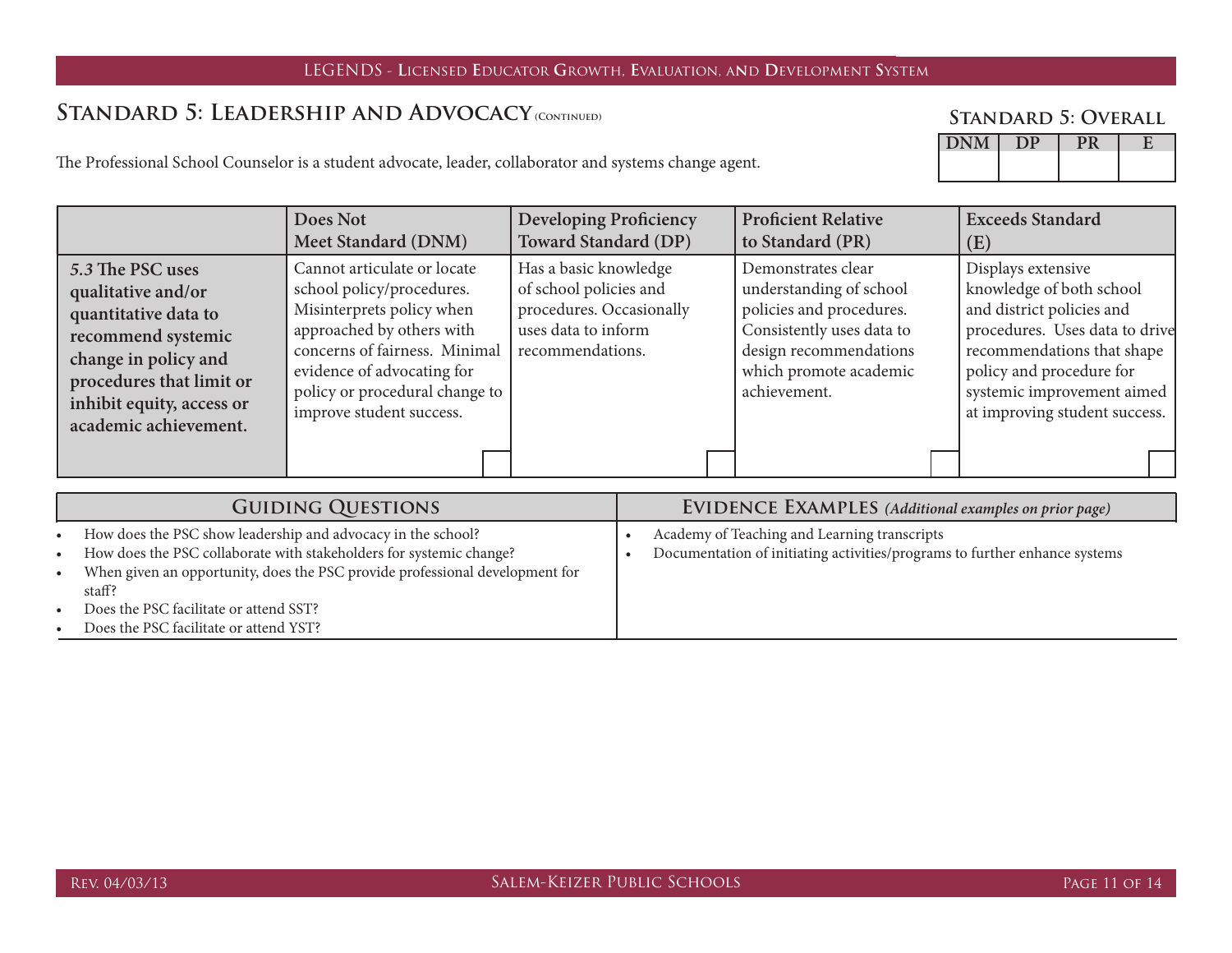#### **EXAMPLE EXAMPLE EDGEN DS - LICENSED EDUCATOR GROWTH, EVALUATION, AND DEVELOPMENT SYSTEM**

## **Standard 6: Professional Learning and Ethical Practice**

The Professional School Counselor (PSC) adheres to professional ethical standards, policies and laws in conduct and practices. The PSC assumes responsibilities for his/her professional growth, aimed at improving the school counseling program and professional practices that adhere to ethical standards, school policies, and laws, and the development of the school counseling profession.

| <b>STANDARD 6: OVERALL</b> |  |  |
|----------------------------|--|--|
|----------------------------|--|--|

| $\sqrt{NT}$<br>$U_{\rm N}$ |  |  |
|----------------------------|--|--|
|                            |  |  |

|                                                                                                                                                                                                                       | <b>Does Not</b><br>Meet Standard (DNM)                                                                                                                                            | <b>Developing Proficiency</b><br><b>Toward Standard (DP)</b>                                                                          | <b>Proficient Relative</b><br>to Standard (PR)                                                                                                                                            | <b>Exceeds Standard</b><br>(E)                                                                                                                                                                                                                       |
|-----------------------------------------------------------------------------------------------------------------------------------------------------------------------------------------------------------------------|-----------------------------------------------------------------------------------------------------------------------------------------------------------------------------------|---------------------------------------------------------------------------------------------------------------------------------------|-------------------------------------------------------------------------------------------------------------------------------------------------------------------------------------------|------------------------------------------------------------------------------------------------------------------------------------------------------------------------------------------------------------------------------------------------------|
| 6.1 The PSC sets annual<br>professional growth goals<br>and engages in meaningful<br>and appropriate<br>professional learning<br>opportunities to improve<br>skills, knowledge, and<br>practices.                     | Rarely engages in professional<br>learning opportunities.                                                                                                                         | Engages in professional<br>learning opportunities,<br>but demonstrates little or<br>no implementation of new<br>knowledge and skills. | Engages in professional<br>learning opportunities<br>based on self-assessment.<br>Implements new knowledge<br>and skills.                                                                 | Initiates and pursues<br>professional learning<br>opportunities and actively<br>shares expertise with others.<br>Engages in professional<br>networking activities and<br>regularly reviews school<br>counseling research, articles,<br>and journals. |
|                                                                                                                                                                                                                       |                                                                                                                                                                                   |                                                                                                                                       |                                                                                                                                                                                           |                                                                                                                                                                                                                                                      |
| 6.2 The PSC reflects on<br>his/her personal biases<br>and accesses resources<br>to deepen his/her own<br>understanding of cultural,<br>ethnic, gender and learning<br>differences to build<br>stronger relationships. | Lacks awareness of own<br>personal biases and their<br>impact on relationships. Does<br>not take into account student<br>differences in ways that<br>support counseling services. | Acknowledges student<br>differences and addresses<br>some individual student<br>needs.                                                | Incorporates culturally<br>responsive counseling<br>services. Continues to deepen<br>understanding of student<br>differences and explores ways<br>to address individual student<br>needs. | Transcending their own bias,<br>the counselor utilizes a variety<br>of approaches to understand<br>students' diverse needs and<br>maintains a belief in all<br>students' capacity for success.                                                       |
|                                                                                                                                                                                                                       |                                                                                                                                                                                   |                                                                                                                                       |                                                                                                                                                                                           |                                                                                                                                                                                                                                                      |

| <b>GUIDING QUESTIONS</b> |                                                                                      | EVIDENCE EXAMPLES |                                                                          |
|--------------------------|--------------------------------------------------------------------------------------|-------------------|--------------------------------------------------------------------------|
|                          | Is the PSC able to be personable and collaborative with students, parents and staff? |                   | Academy of Teaching and Learning transcript (PDU verification)           |
|                          | Does the PSC adhere to professional and ethical standards?                           |                   | Documentation of professional membership (such as ASCA/OSCA)             |
|                          | Does the PSC show or reflect cultural awareness in his/her counseling activities?    |                   | Counselor Website                                                        |
|                          |                                                                                      |                   | Professional growth goals                                                |
|                          |                                                                                      |                   | Documentation of professional conference attendance                      |
|                          |                                                                                      |                   | Participation in professional development related to cultural competency |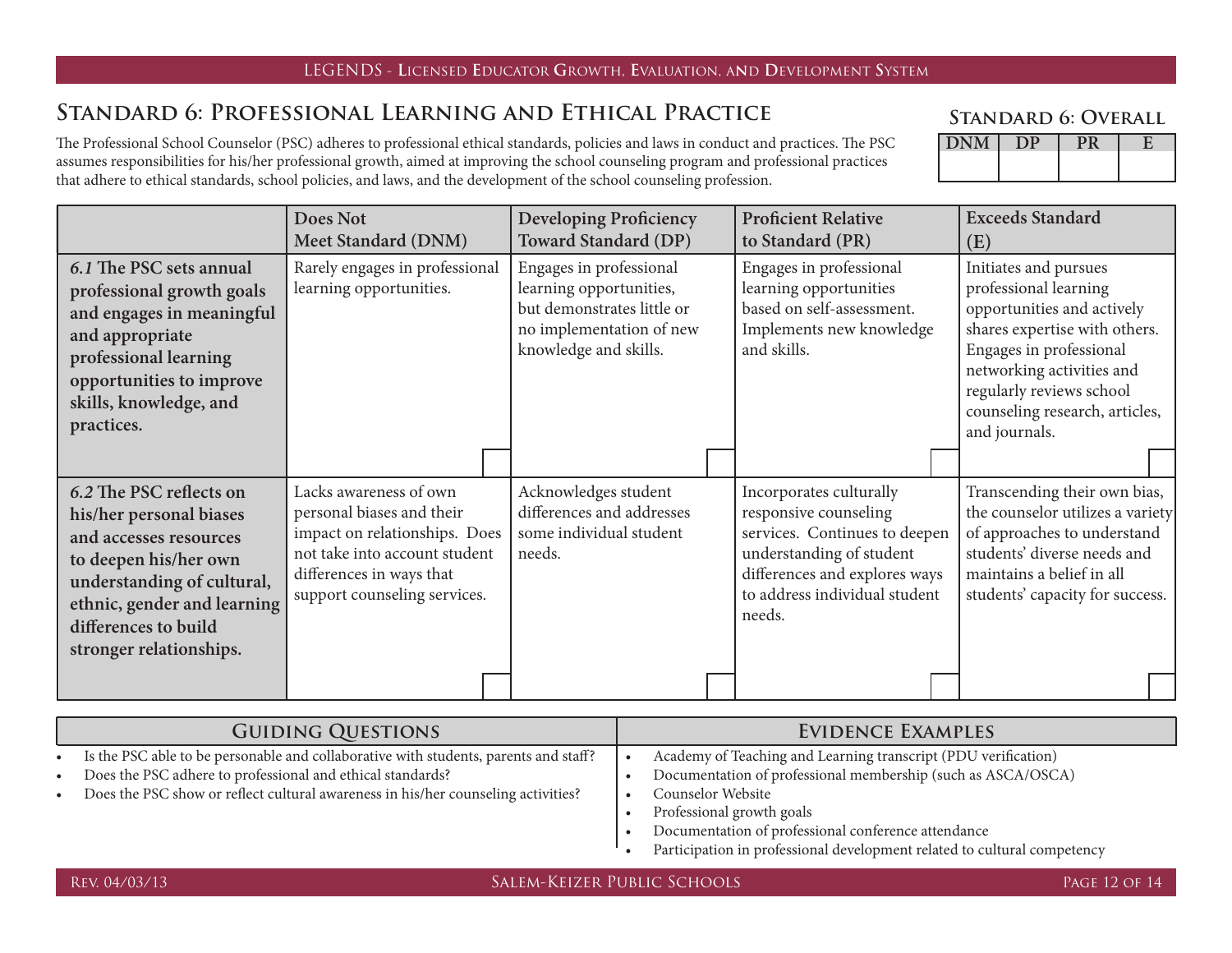#### in the LEGENDS - Licensed Educator Growth, Evaluation, and Development System (

### STANDARD 6: PROFESSIONAL LEARNING AND ETHICAL PRACTICE (CONTINUED)

The Professional School Counselor (PSC) adheres to professional ethical standards, policies and laws in conduct and practices. The PSC assumes responsibilities for his/her professional growth, aimed at improving the school counseling program and professional practices that adhere to ethical standards, school policies, and laws, and the development of the school counseling profession.

| <b>DNM</b><br>L |  |  |
|-----------------|--|--|
|                 |  |  |
|                 |  |  |

|                                                                                               | Does Not                                                                                             | <b>Developing Proficiency</b>                                                                         | <b>Proficient Relative</b>                                                                                                                                                                                                                         | <b>Exceeds Standard</b>                                                                                                                                                                                                                                                                                                                                                                            |
|-----------------------------------------------------------------------------------------------|------------------------------------------------------------------------------------------------------|-------------------------------------------------------------------------------------------------------|----------------------------------------------------------------------------------------------------------------------------------------------------------------------------------------------------------------------------------------------------|----------------------------------------------------------------------------------------------------------------------------------------------------------------------------------------------------------------------------------------------------------------------------------------------------------------------------------------------------------------------------------------------------|
|                                                                                               | Meet Standard (DNM)                                                                                  | <b>Toward Standard (DP)</b>                                                                           | to Standard (PR)                                                                                                                                                                                                                                   | $\rm(E)$                                                                                                                                                                                                                                                                                                                                                                                           |
| 6.3 The PSC demonstrates<br>knowledge of legal<br>and ethical rights and<br>responsibilities. | Demonstrates inadequate<br>knowledge of federal, state,<br>and district regulations and<br>policies. | Demonstrates limited<br>understanding of federal,<br>state, and district regulations<br>and policies. | Demonstrates thorough<br>understanding and fully<br>complies with federal, state,<br>and district regulations and<br>policies. Conducts self in<br>a professional and ethical<br>manner when dealing<br>with students, families and<br>colleagues. | Demonstrates an understanding<br>of the larger context of public<br>education policy by staying abreast<br>of changing laws and ethical<br>standards, through literature,<br>professional development or<br>activities. Models the highest legal<br>and ethical standards, ensuring that<br>professional practices support the<br>success of all students and supports<br>their individual rights. |

| <b>GUIDING QUESTIONS</b> |                                                                                      | EVIDENCE EXAMPLES |                                                                          |  |
|--------------------------|--------------------------------------------------------------------------------------|-------------------|--------------------------------------------------------------------------|--|
| $\bullet$                | Is the PSC able to be personable and collaborative with students, parents and staff? |                   | Academy of Teaching and Learning transcript (PDU verification)           |  |
| $\bullet$                | Does the PSC adhere to professional and ethical standards?                           |                   | Documentation of professional membership (such as ASCA/OSCA)             |  |
|                          | Does the PSC show or reflect cultural awareness in his/her counseling activities?    |                   | Counselor Website                                                        |  |
|                          |                                                                                      |                   | Professional growth goals                                                |  |
|                          |                                                                                      |                   | Documentation of professional conference attendance                      |  |
|                          |                                                                                      |                   | Participation in professional development related to cultural competency |  |